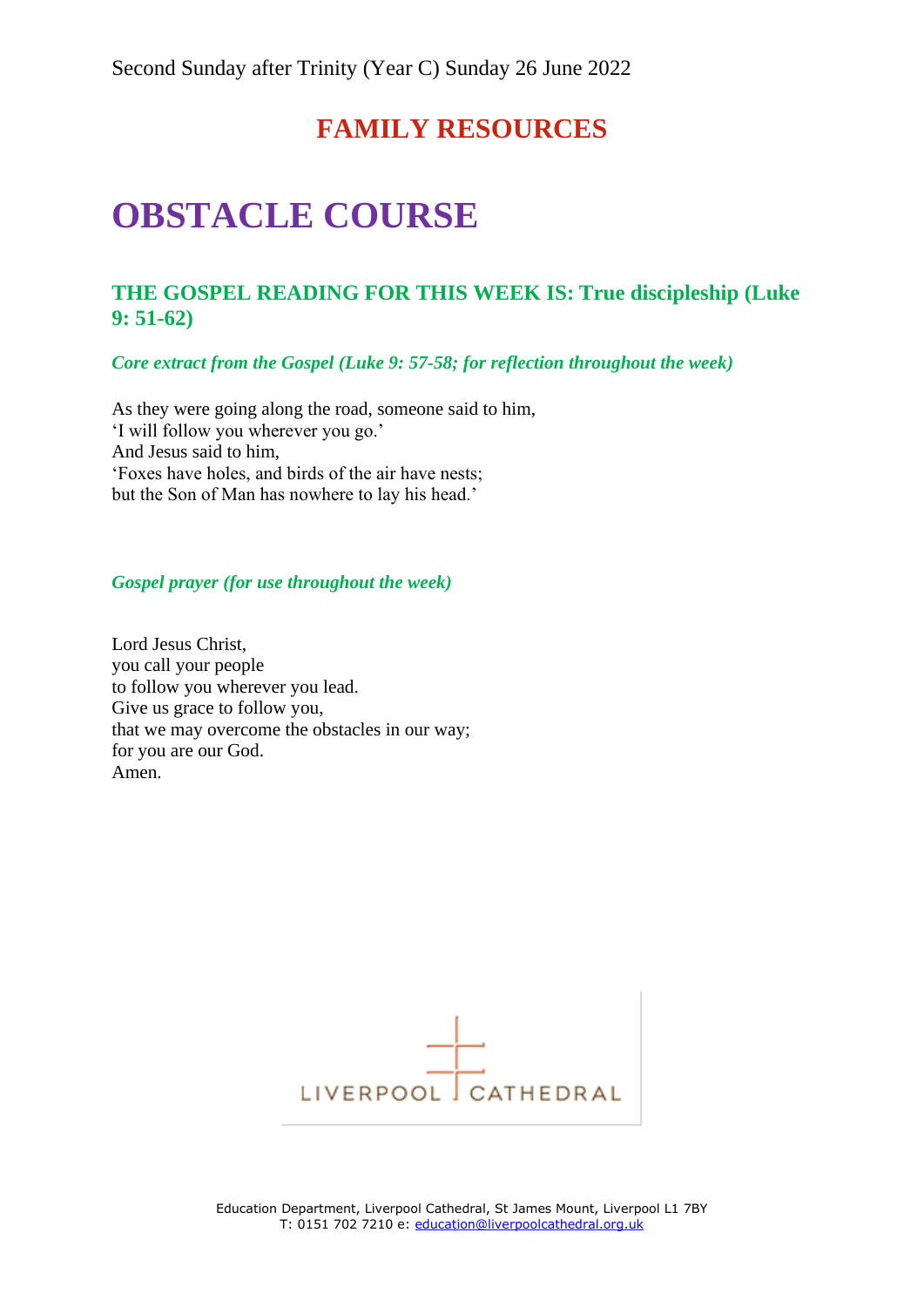

### *Things to think about*

- What obstacles have you come across in life that have made it difficult to reach your goals?
- How did you overcome these difficulties?
- How can you help others deal with any obstacles they may face?

## *Things to do*

- Make an obstacle course in your garden. Time yourself and try to improve on each turn.
- Chalk an obstacle course with instructions such as walk, run, hop, jump, spin etc.
- Mini obstacle course.

You will need: large shallow box, straws, pipe cleaners, cardboard, paper, glue, scissors,





Line the shallow box with coloured paper or card.

Cut strips of card and use these to create the walls for your maze. Stick them in the box making doors and corners.





Use cardboard and paper to create obstacles for your maze such as steps, tunnels, ramps, bumps, bridges etc. Be as creative as you can!

Use a marble small ball or toy car to see how fast and agile you can be on the course.